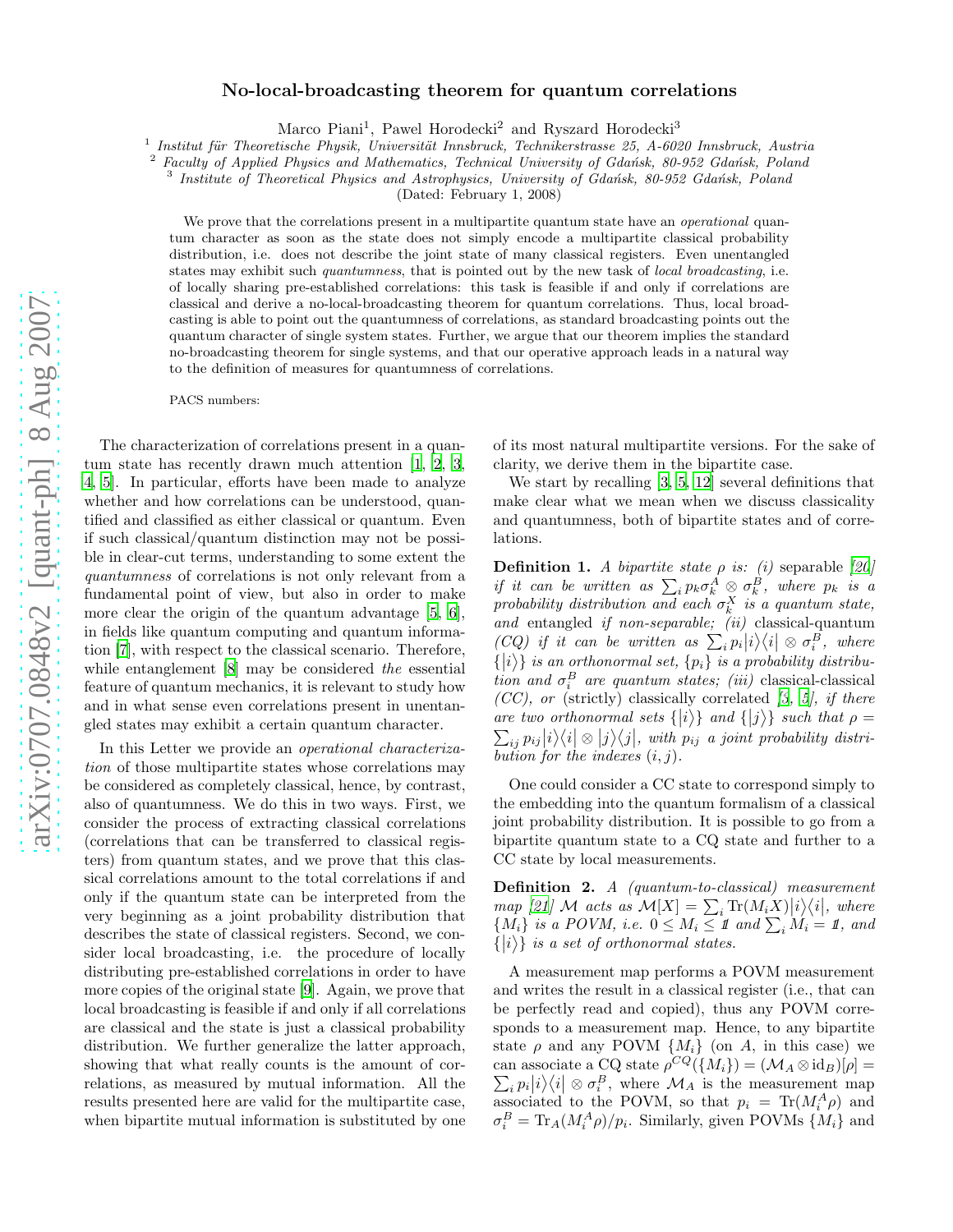$\{N_j\}$  on A and on B respectively, we can associate to  $\rho$  the CC state  $\rho^{CC}(\{M_i\}, \{N_j\}) = (\mathcal{M}_A \otimes \mathcal{N}_B)[\rho] =$  $\sum_{ij} p_{ij} |i\rangle\langle i| \otimes |j\rangle\langle j|$ , with  $\mathcal{M}_A$ ,  $\mathcal{N}_B$  the two local measurement maps associated to the two POVMs, and  $p_{ij} =$  $\text{Tr}(M_i^A \otimes N_j^B \rho)$ . Notice that that in this case one may always think that the passage from the initial state  $\rho$  to the CC state  $\rho^{CC}(\{M_i\}, \{N_j\})$  happens in two separate (and commuting) steps corresponding to the two local POVMs.

Both from an axiomatic and an operative point of view, we are led to look at Mutual Information (MI) as a *measure of total correlations* [\[2](#page-3-1), [4](#page-4-0)].

**Definition 3.** (Quantum) mutual information  $I(\rho_{AB})$ *of a bipartite quantum state*  $\rho_{AB}$  *is given by*  $I(\rho_{AB}) =$  $S(A) + S(B) - S(AB)$ , where  $S(X) = S(\rho_X) =$  $-\text{Tr}(\rho_X \log \rho_X)$  *is the von Neumann entropy of*  $\rho_X$ .

Quantum Mutual Information (QMI) is the generalization to the quantum scenario of the classical MI for a joint probability distribution  $\{p_{ij}^{AB}\}\$ :  $I(\{p_{ij}^{AB}\}) = H(\{p_i^A\}) +$  $H({p_i^A}) - H({p_{ij}^{AB}})$ , with  $p_i^A = \sum_j p_{ij}^{AB}$  the marginal distribution for  $\tilde{A}$  (similarly for  $B$ ), and  $H({q_k})$  =  $-\sum_k q_k \log q_k$  is the Shannon entropy of the classical distribution  ${q_k}$ . QMI can be written as the relative entropy between the total bipartite state and the tensor product of its reductions, i.e.  $I(\rho_{AB}) = S(\rho_{AB}|| \rho_A \otimes \rho_B),$ with  $\rho_X = Tr_Y(\rho_{XY})$ . Thus, QMI is positive, and vanishes only for factorized states. Most importantly, it cannot increase under local channels  $\Lambda_A \otimes \Gamma_B$ , i.e.  $I(\rho_{AB}) \geq I((\Lambda_A \otimes \Gamma_B)[\rho_{AB}])$  [\[7](#page-4-3)].

From an operative point of view, QMI provides the classical capacity of a noisy quantum channel when entanglement is a free unlimited resource [\[13\]](#page-4-9). Moreover, for a given state  $\rho^{AB}$ ,  $I(\rho^{AB})$  gives the smallest rate of classical randomness necessary and sufficient to erase all correlations between  $A$  and  $B$  in the asymptotic setting [\[4](#page-4-0)].

We will consider two other measures of correlations.

**Definition 4.** *Given a bipartite state*  $\rho_{AB}$  *we define:* the CQ mutual information *as*  $I_{CQ}(\rho_{AB})$  =  $\max_{\{M_i\}} I(\rho^{CQ}(\{M_i\}))$ ; the CC mutual information as  $I_{CC}(\rho_{AB}) = \max_{\{M_i\},\{N_j\}} I(\rho^{CC}(\{M_i\}, \{N_j\})).$ 

The maxima are taken with respect to (local) measurement maps. Notice that both CQ mutual information and CC mutual information correspond to the QMI of the state after a *local* processing, more precisely after the application of a measurement map.  $I_{CC}$  corresponds exactly to the classical MI of the joint classical distribution  $p_{ij} = \text{Tr}(M_i \otimes N_j \rho)$ .  $I_{CO}$  was considered – though not in terms of  $MI - in$  [\[2\]](#page-3-1) as a measure of classical correlations, but one may argue that in principle there is still a certain degree of quantumness in the CQ state entering in the corresponding definition.  $I_{CC}$  was first defined in [\[15](#page-4-10)] and provides the *maximum amount*

*of the correlations that are present in the state and that can be considered classical, in the sense that can be revealed by means of local measurements, and in this way transfered from the quantum to the classical domain (i.e. recorded in classical registers)*. We have already seen that MI does not increase under local operations. In [\[2\]](#page-3-1) this was proved also for  $I_{CO}$ , and the same holds for  $I_{CC}$ , as local operations on both sides can be absorbed in the measurements. Moreover,  $I, I_{CO}, I_{CC}$  are related by local operations themselves and each of them vanish only for uncorrelated state [\[2,](#page-3-1) [14\]](#page-4-11). We collect this results in the following

<span id="page-1-3"></span>Observation 1. *Mutual information functions* I, ICQ, ICC *: (i) are non-increasing under local operations; (ii) satisfy*  $I \geq I_{CQ} \geq I_{CC} \geq 0$ ; *(iii) vanish if and only if the state is factorized.*

We will prove, with the help of simple lemmas, that all quantum states, that are not CC from the beginning, contain correlations that are not classical, in the sense made precise by Theorem [1.](#page-1-0)

<span id="page-1-2"></span>**Lemma 1.** *Given a CQ state*  $\rho = \sum_i p_i |i\rangle\langle i| \otimes \sigma_i^B$ , we *have*  $I(\rho) = I_{CQ}(\rho) = \chi(\lbrace p_i, \sigma_i \rbrace)$ *, with the Holevo quan-* $\text{tity } \chi(\{p_i, \sigma_i\}) = S(\sum_i p_i \sigma_i) - \sum_i p_i S(\sigma_i)$ *. Moreover, we*  $have I(\rho) = I_{CC}(\rho)$  *if and only if the states*  $\sigma_i^B$  *commute and* ρ *is CC.*

*Proof.* In order to prove  $I(\rho) = I_{CQ}(\rho)$ , consider the measurement on A corresponding to a complete measurement on the basis comprising the orthogonal states  $\{|i\rangle\}$ .  $I(\rho) = \chi(\lbrace p_i, \sigma_i \rbrace)$  is checked straightforwardly. Thus,  $I_{CC}(\rho)$  is the classical MI between two parties, where party A sends a state  $\sigma_i$  labeled by i with probability  $p_i$ , and B proceeds to a generalized measurement that gives outputs j with conditional probabilities  $p(j|i)$  [\[7\]](#page-4-3). It is known [\[17](#page-4-12)] that  $\chi$  is an upper bound to the classical MI of  $\{p_{ij} = p_i p(j|i)\}\$ , that is saturated if and only if the states  $\sigma_i$  commute, i.e. can be diagonalized in the same basis.  $\Box$ 

<span id="page-1-1"></span>**Lemma 2.** *If*  $I((\Lambda_A \otimes \Gamma_B)[\rho]) = I(\rho)$ , there exist  $\Lambda_A^*$ *and*  $\Gamma_B^*$  *such that*  $(\Lambda_A^* \otimes \Gamma_B^*) \circ (\Lambda_A \otimes \Gamma_B)[\rho] = \rho$ .

*Proof.* A theorem [\[16\]](#page-4-13) by Petz states that, given two states  $\rho, \sigma$  and a channel  $\Lambda[Y] = \sum_i K_i Y K_i^{\dagger}$ , then  $S(\rho||\sigma) = S(\Lambda[\rho]||\Lambda[\sigma])$  if and only if there exists a channel  $\Lambda^*$  such that  $\Lambda^*[\Lambda[\rho]] = \rho$  and  $\Lambda^*[\Lambda[\sigma]] = \sigma$ . Moreover, the action of  $\Lambda^*$  on  $\Lambda[\sigma]$  can be given the explicit expression  $\Lambda^*[X] = \sigma^{\frac{1}{2}} \Lambda^T \left[ (\Lambda[\sigma])^{-\frac{1}{2}} X (\Lambda[\sigma])^{-\frac{1}{2}} \right] \sigma^{\frac{1}{2}}$ , where  $\Lambda^T[Y] = \sum_i K_i^{\dagger} Y K_i$ . With this result, if furthermore  $\sigma = \sigma_A \otimes \sigma_B$  and  $\Lambda = \Lambda_A \otimes \Gamma_B$ , one easily checks that  $\Lambda^* = \Lambda^*_A \otimes \Gamma^*_B.$  $\Box$ 

<span id="page-1-0"></span>We are now ready to state our first main result.

**Theorem 1.** *We have*  $I_{CC}(\rho) = I(\rho)$  *if and only if*  $\rho$  *is classical-classical.*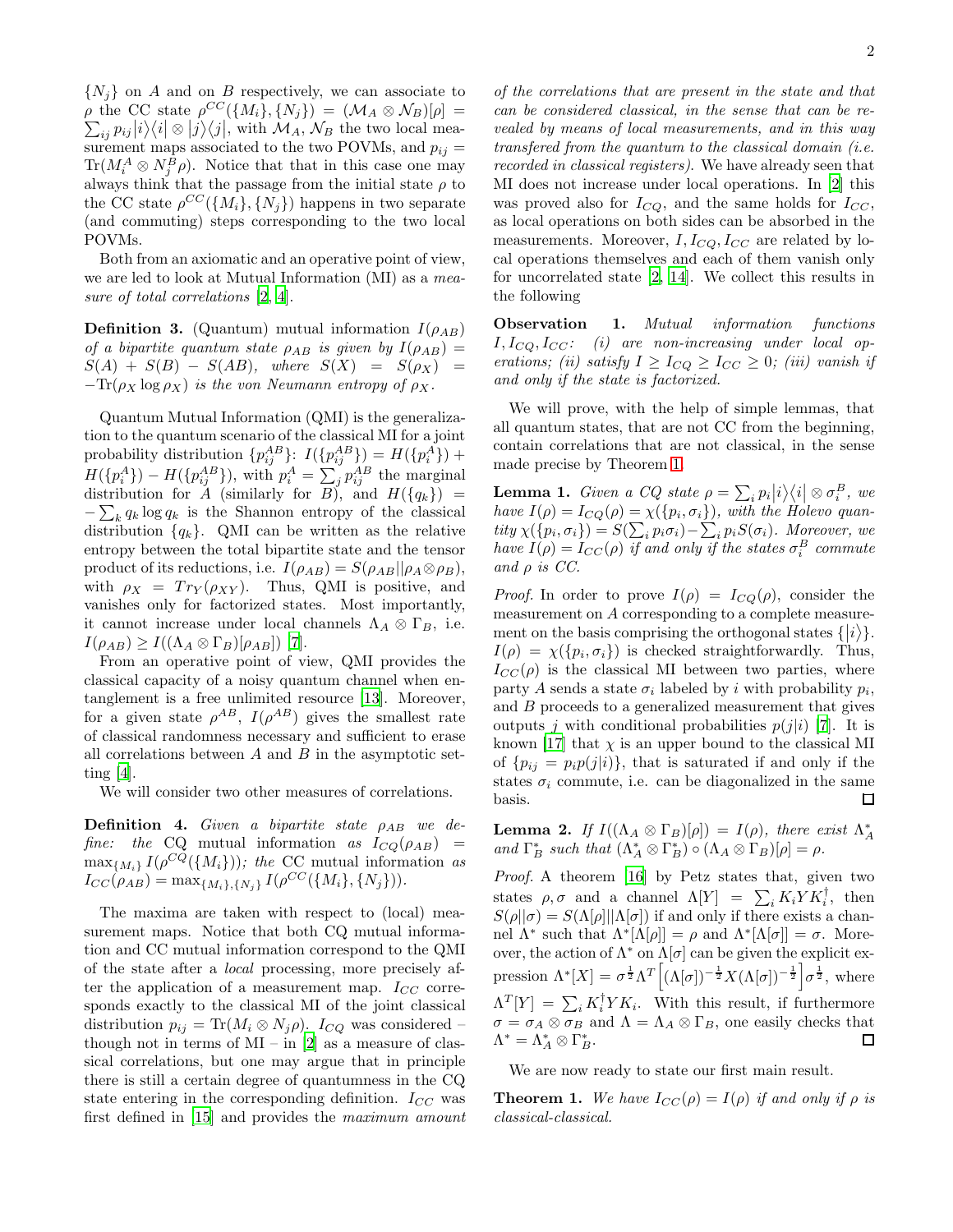*Proof.* If the state is CC, it is immediate to check that  $I_{CC} = I$ . On the other hand, let us assume  $I(\rho) = I_{CC}(\rho) = I(\rho^{CC}(\{M_i\}, \{N_j\}))$ , with  $\rho^{CC}(\{M_i\}, \{N_j\}) = \sum_{i,j} p_{ij} |i\rangle\langle i| \otimes |j\rangle\langle j|$  for some optimal  $\{M_i\}, \{N_j\}$ . Thanks to Lemma [2](#page-1-1) we have that there exist maps  $\mathcal{M}^*$  and  $\mathcal{N}^*$  which invert the measurement maps, i.e. such that  $\rho = (M^* \otimes N^*)[\rho^{CC}] =$  $\sum_{ij} p_{ij} M^*[[i]\rangle\langle i]] \otimes N^*[[j]\rangle\langle j]]$ . Let us consider  $\tilde{\rho}^{QC} =$  $(M^* \otimes id)[\rho^{CC}] = \sum_j p_j^B \sigma_j^A \otimes |j\rangle\langle j|$ , where  $p_j^B = \sum_i p_{ij}$ and  $\sigma_j^A = \sum_i p_{ij} / p_j^B M^*[[i\rangle\langle i]]$ . This is a QC state such that  $I(\tilde{\rho}^{QC}) = I_{CC}(\tilde{\rho}^{QC}) = I_{CC}(\rho) = I(\rho)$ . Therefore, all  $\sigma_j^A = \sum_k q_k^{(j)} |\phi_k\rangle \langle \phi_k|$  are diagonal in the same basis  $\{\ket{\phi_k}\}\$  by Lemma [1.](#page-1-2) The original state can now be written as  $\rho = \sum_j p_j^B \sigma_j^A \otimes N^*[[j]\rangle\langle j|] = \sum_r k |\phi_k\rangle\langle\phi_k| \otimes \tau_k$ ,  $\frac{p_j^B q_k^{(j)}}{r_k} N^* [ |j\rangle \langle j| ].$ where  $r_k = \sum_j p_j^B q_k^{(j)}$  and  $\tau_k = \sum_j$ Thus we have found that  $\rho$  is a CQ state with  $I = I_{CC}$ , therefore it is CC, again by Lemma [1.](#page-1-2) П

We depict here another operational way to characterize CC states which regards local broadcastability. We first recall the standard broadcasting condition [\[10\]](#page-4-14).

**Definition 5.** Given a state  $\rho$  we say that  $\tilde{\rho}_{XY}$  is a broadcast state *for*  $\rho$  *if*  $\tilde{\rho}_{XY}$  *satisfies*  $\tilde{\rho}_X = \tilde{\rho}_Y = \rho$ .

We now specialize to the bipartite scenario  $\rho = \rho_{AB}$ . In this case, one can consider two cuts: one between the copies, and one between the parties. The latter defines locality. Thus, the copies are labeled by  $X = AB$  and  $Y = A'B'$ , while the two parties are  $(A, A')$  and  $(B, B')$ .

**Definition 6.** We say that the state  $\rho = \rho_{AB}$  is locally broadcastable *(LB)* if there exist local maps  $\Theta_A$ :  $A \rightarrow AA', \Theta_B : B \rightarrow BB'$  such that  $\sigma_{AA',BB'} \equiv$  $\Theta_A \otimes \Theta_B(\rho_{AB})$  *is a broadcast state for*  $\rho$ *.* 

No entangled state is LB, as no entangled state can be broadcast even by LOCC (see Proposition 1 in [\[18\]](#page-4-15)). On the contrary, every CC state is LB by cloning locally its biorthonormal eigenbasis. We provide now a necessary and sufficient condition for local broadcastability in terms of QMI.

<span id="page-2-0"></span>**Theorem 2.** *A state*  $\rho_{AB}$  *is LB if and only if there exist a* broadcast state  $\sigma_{AA',BB'}$  for  $\rho_{AB}$  such that  $I(\rho_{A:B}) =$  $I(\sigma_{AA':BB'})$ *. Moreover, any broadcast state*  $\sigma_{AA':BB'}$  sat*isfying the latter condition can be obtained from* ρ *by means of local maps.*

*Proof.* If  $\rho = \rho_{AB}$  is LB then there exist a broadcast state  $\sigma = \sigma_{AA':BB'} \equiv (\Theta_A \otimes \Theta_B)[\rho_{AB}]$ . Since  $\sigma$  is obtained from  $\rho = \rho_{AB}$  by local operations, we have that  $I(\sigma) \leq I(\rho)$ , because local operations can not increase MI. Moreover, since  $\sigma$  is a broadcast state,  $\rho$  can be obtained by local operations from it, more precisely by local tracing. Indeed,  $\rho = (\text{Tr}_{A'} \otimes \text{Tr}_{B'})[\sigma]$ , so that it must be  $I(\sigma) \geq I(\rho)$ . Therefore  $I(\rho_{A:B}) = I(\sigma_{AA':BB'})$ . On

the other hand, let us now suppose there exist a broadcast state  $\sigma$  for  $\rho$  such that  $I(\rho_{A:B}) = I(\sigma_{AA':BB'})$ . We want to see it can be obtained by local broadcasting. Indeed, by taking  $\Lambda_{AA'} = \text{Tr}_{A'}$  and  $\Lambda_{BB'} = \text{Tr}_{B'}$ , we have  $I(\sigma) = I(\rho) = I((\Lambda_{AA'} \otimes \Lambda_{BB'})[\sigma])$ . By applying Lemma [2,](#page-1-1) we see there are local maps  $\Theta_A = \Lambda^*_{AA'}$  and  $\Theta_B = \Lambda_{BB'}^*$  that locally broadcast  $\rho$  into  $\sigma$ .  $\Box$ 

From Theorem [2](#page-2-0) we see that local broadcastability can be assessed by checking the existence of broadcast states with the same MI as the starting state.

<span id="page-2-2"></span>We state now our second main result.

Theorem 3. *Classical-classical states are the only states that can be locally broadcast.*

*Proof.* Given a LB state  $\rho_{AB}$ , consider any broadcast state  $\sigma_{AA'BB'}$  satisfying  $I(\rho) = I(\sigma)$ , and let measuring maps M and N be optimal for the sake of  $I_{CC}(\rho)$ . Applying M and N on subsystems A and B of  $\sigma$ , we obtain:  $\tilde{\sigma} = (M_A \otimes N_B)[\sigma] = \sum_{ij} p_{ij} |i_A j_B\rangle \langle i_A j_B | \otimes$  $\rho_{A'B'}^{ij}$ . Here,  $p_{ij} = \text{Tr}(M_i^A \otimes N_j^B \otimes \mathbb{1}_{A'B'} \sigma)$  coincides with the optimal classical probability distribution for  $\rho$ ,  $\text{Tr}(M_i^A \otimes N_j^B \rho)$ , because of the broadcasting condition, and  $\rho_{A'B'}^{ij} = \text{Tr}_{AB}(M_i^A \otimes N_i^B \sigma) / p_{ij}$ . For the same reason,  $\text{Tr}_{AB}(\tilde{\sigma}) = \text{Tr}_{AB}(\sigma) = \sigma_{A'B'} = \rho_{AB}.$  Thus,  $I(\tilde{\sigma}) = I(\rho),$ and at the same time

<span id="page-2-1"></span>
$$
I(\tilde{\sigma}) = I(\{p_{ij}\}) + \sum_{i} p_i^A S(\tau_{A'}^i) + \sum_{j} p_j^B S(\tau_{B'}^j)
$$
  
- 
$$
\sum_{ij} p_{ij} S(\rho_{A'B'}^{ij})
$$
  

$$
\geq I_{CC}(\rho) + \sum_{ij} p_{ij} I(\rho_{A'B'}^{ij}),
$$
 (1)

where  $p_i^A = \sum_j p_{ij}, \ \tau_{A'}^i = \sum_j p_{ij} / p_i^A \rho_{A'}^{ij}$  (similarly for  $p_i^B$  and  $\tau_{B'}^j$ ). The inequality comes from the concavity of entropy:  $\sum_i p_i^A S(\tau_{A'}^i) \ge \sum_{ij} p_{ij} S(\rho_{A'}^{ij})$  (similarly for B), and we have used the fact that  $I(\{p_{ij}\}) =$  $I_{CC}(\rho)$ . Consider now any other measuring maps M and  $\mathcal N$ , and let them act on the (still quantum) systems  $A'$  and  $B'$  of  $\tilde{\sigma}$ , getting a state  $\sigma^{CC}$ . This corresponds simply to transforming each  $\rho_{A'B'}^{ij}$  into some CC state  $(\rho^{ij})_{A'B'}^{CC}(\{\tilde{M}_i\},\{\tilde{N}_j\})$ . Thus, we have  $I_{CC}(\sigma) \geq$  $I(\sigma^{CC}) = I_{CC}(\rho) + \sum_{ij} p_{ij} I((\rho^{ij})^{CC}_{A'B'}(\{\tilde{M}_i\}, \{\tilde{N}_j\}))$ , for arbitrary  $\{\tilde{M}_i\}, \{\tilde{N}_j\},\$  because the measurement maps  $\mathcal{M}_A \otimes \mathcal{M}_{A'}$  and  $N_B \otimes N_{B'}$  may not be the optimal ones to get  $I_{CC}(\sigma)$ . By the assumptions and by The-orem [2,](#page-2-0)  $\sigma$  may be obtained from  $\rho$  via local broadcast-ing, and by Observation [1](#page-1-3) it must be  $I_{CC}(\sigma) \leq I_{CC}(\rho)$ . Therefore, we have  $I_{CC}(\sigma) = I_{CC}(\rho)$ . This means that  $I((\rho^{ij})^{CC}_{A'B'}(\tilde{M}, \tilde{N}))$  must be zero for any non vanishing  $p_{ij}$ . Choosing  $\tilde{M}, \tilde{N}$  repeatedly to be optimal for every  $\rho_{A'B'}^{ij}$ , one concludes that it must be  $I_{CC}(\rho_{A'B'}^{ij}) = 0$  for every  $i, j$  such that  $p_{ij} > 0$ , so that, according to Obser-vation [1,](#page-1-3) it must be  $\rho_{A'B'}^{ij} = \rho_{A'}^{ij} \otimes \rho_{B'}^{ij}$ . Moreover to have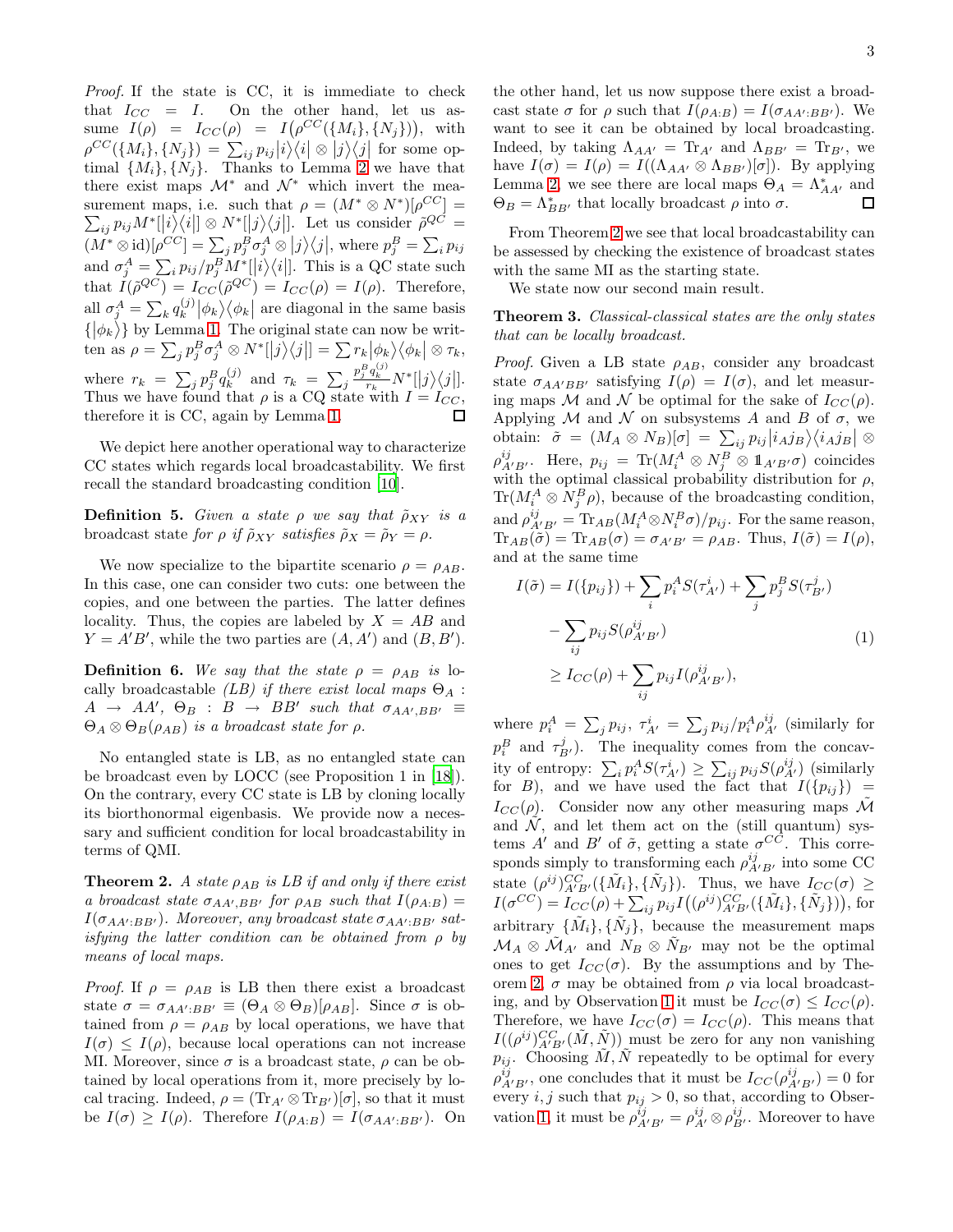equality in [1,](#page-2-1) it must be that  $\rho_{A'}^{ij} = \rho_{A'}^i$  and  $\rho_{B'}^{ij} = \rho_{B'}^j$ , because of the strong concavity of entropy. Thus, we have found that actually  $\tilde{\sigma}$  is a classical-classical state,  $\tilde{\sigma} = \sum_{ij} p_{ij} (|i_A\rangle\langle i_A| \otimes \rho^i_{A'}) \otimes (|j_B\rangle\langle j_B| \otimes \rho^j_{B'})$ , so that  $I(\rho) = I(\sigma) = I_{CC}(\tilde{\sigma}) = I_{CC}(\sigma) = I_{CC}(\rho)$ , because of Observation [1.](#page-1-3) Therefore, according to Theorem [1,](#page-1-0)  $\rho$  is also classical-classical. П

One immediately realizes that the essential assumptions used to prove that  $\rho_{AB}$  is CC are: (i)  $\sigma_{AA'BB'}$  is obtained from  $\rho$  by local maps; (ii)  $I(\sigma_{AB}) = I(\sigma_{A'B'})$  $I(\rho_{AB})$ . Indeed, thanks to Lemma [2,](#page-1-1) these conditions mean that  $\rho_{AB}, \sigma_{AA'BB'}, \sigma_{AB}, \sigma_{A'B'}$  are all connected by local maps. Thus, with slight changes in the proof of Theorem [3](#page-2-2) one can obtain the following stronger result.

**Theorem 4.** *Given a state*  $\rho_{AB}$ *, there exists a state*  $\sigma_{AA'BB'}$  with  $I(\sigma_{AB}) = I(\sigma_{A'B'}) = I(\rho_{AB})$ , that can be *obtained from* ρAB *by means of local operations, if and only if*  $\rho_{AB}$  *is classical-classical.* 

The just stated result represents a no-broadcasting theorem, more precisely, a no-*local*-broadcasting theorem, for correlations as measured by a single number, mutual information. Indeed, we do not require the (structure of the) state to be broadcast, rather is the *amount of correlations* that counts. As such, the present result points out a fundamental difference between classical and quantum mutual information: correlations measured by the latter cannot be shared, in the broadcasting sense, as soon as the state can not be interpreted as describing the joint state of some classical registers. We remark that our result regards single states  $\rho_{AB}$  of a bipartite system, while the standard no-broadcasting theorem [\[10\]](#page-4-14) refers to a set of two or more states  $\{\rho_i^B\}$  of a single system B. The no-broadcasting theorem says that there is a single map  $\Gamma: B \to AB$  such that  $\text{Tr}_A(\Gamma[\rho_i]) = \text{Tr}_B(\Gamma[\rho_i]) = \rho_i^B$ , if and only if the the states  $\rho_i^B$  commute. Also this condition may be interpreted in terms of classicality of the states, in the following sense: when all the states are diagonal in the same basis, they may be considered distribution probabilities over possible classical states of the same classical register. We notice that our Theorem [3,](#page-2-2) implies the standard no-broadcasting theorem. In order to see this, it is sufficient to consider a CQ state  $\sigma = \sum_i p_i |i\rangle\langle i| \otimes \rho_i^B$ , with  $p_i > 0$  for each *i*. Indeed, if states  $\{\rho_i^B\}$  can be broadcast, then also  $\sigma$  can be locally broadcast; our results say that  $\sigma$  is LB if and only if it is  $CC$ , i.e. if and only if states  $\rho_i^B$  commute.

All the previous results can be extended to the multipartite setting, by considering the following multipartite version of mutual information:  $I(A_1 : A_2 : \ldots : A_n) =$  $S(\rho_{A_1A_2...A_n}||\rho_{A_1}\otimes\rho_{A_2}\otimes\cdots\otimes\rho_{A_n})$ . This quantity vanishes if and only if the state of the  $n$  subsystems is completely factorized and does not increase under local operations. All the other definitions are trivially extended to the multipartite case: (i) a strictly classical correlated

state is a probability multidistribution embedded in the quantum formalism; (ii) given a state  $\rho_{A_1A_2...A_n}$ , we say that  $\tilde{\rho}_{A_1 A'_1 A_2 A'_2 ... A_n A'_n}$  is a broadcast state for  $\rho$  if  $\tilde{\rho}$  satisfies  $\tilde{\rho}_{A_1 A_2 ... A_n} = \tilde{\rho}_{A'_1 A'_2 ... A'_n} = \rho_{A_1 A_2 ... A_n}$ ; (iii) a state can be made classical on chosen parties by local measuring maps; (iv) optimizing mutual information for the states obtained acting by measuring maps over an increasing number of parties, gives rise to a whole family of mutual information quantities. All Theorems remain valid, as Observation [1](#page-1-3) and Lemma [2](#page-1-1) are immediately extended, while Lemma [1](#page-1-2) generalizes to the case of a state that is classical with respect to all the parties but one.

In conclusion, we characterized operationally the set of classical-classical states, i.e. states that correspond essentially to the description of correlated classical registers. We showed that they are the only states for which correlations, as measured by mutual information, can be totally transferred from the quantum to the classical world. Furthermore, they are the only states that can be locally broadcast. A even stronger result was derived in terms of mutual information alone, without imposing the broadcast condition for states: correlations, as quantified by such a scalar quantity, can be locally broadcast only for classical-classical states. Thus, our results show that also separable non-CC states exhibit a certain degree of quantumness, and also lead to some natural ways to quantify the degree of non-classicality. E.g., one may consider the gap  $\Delta_{CC}(\rho) = I(\rho) - I_{CC}(\rho)$ , or, similarly to what done in [\[19\]](#page-4-16), the minimal difference  $\Delta_b(\rho_{AB}) = \min_{\sigma_{AA'BB'}} I(\sigma_{AA':BB'}) - I(\rho_{AB}),$  between the mutual information of a two-copy broadcast state  $\sigma_{AA'BB'}$  and the mutual information of the state  $\rho_{AB}$  itself. Theorems [1,](#page-1-0) and [2](#page-2-0) and [3,](#page-2-2) respectively, make sure that such quantities are strictly positive for all non classical-classical states, and in particular entangled states. Actually, the gap  $\Delta_{CC}$  resembles the *discord* in-troduced in [\[1\]](#page-3-0): the latter corresponds to the gap  $I-I_{\tilde{C}O}$ , where  $C$  means that the measuring map which gives rise to  $I_{\tilde{C}Q}$  is chosen among complete projective measurements rather than POVMs, as in the case of  $I_{CO}$ . A further analysis of the role of entanglement in the quantumness of correlations, as well of how our approach may lead to a non-trivial quantification of entanglement will appear somewhere else.

We thank G. Adesso, B. Kraus, M. Horodecki and C. E. Mora for discussions. Work supported by EC (through the IP SCALA) and the Austrian Science Fund (FWF).

<span id="page-3-2"></span>[3] J. Oppenheim, M. Horodecki, P. Horodecki, and R.

<span id="page-3-0"></span><sup>[1]</sup> H. Ollivier and W.H. Zurek, Phys. Rev. Lett. 88, 17901 (2001)

<span id="page-3-1"></span><sup>[2]</sup> L. Henderson and V. Vedral, J. Phys. A: Math. Gen. 34, 6899 (2001).